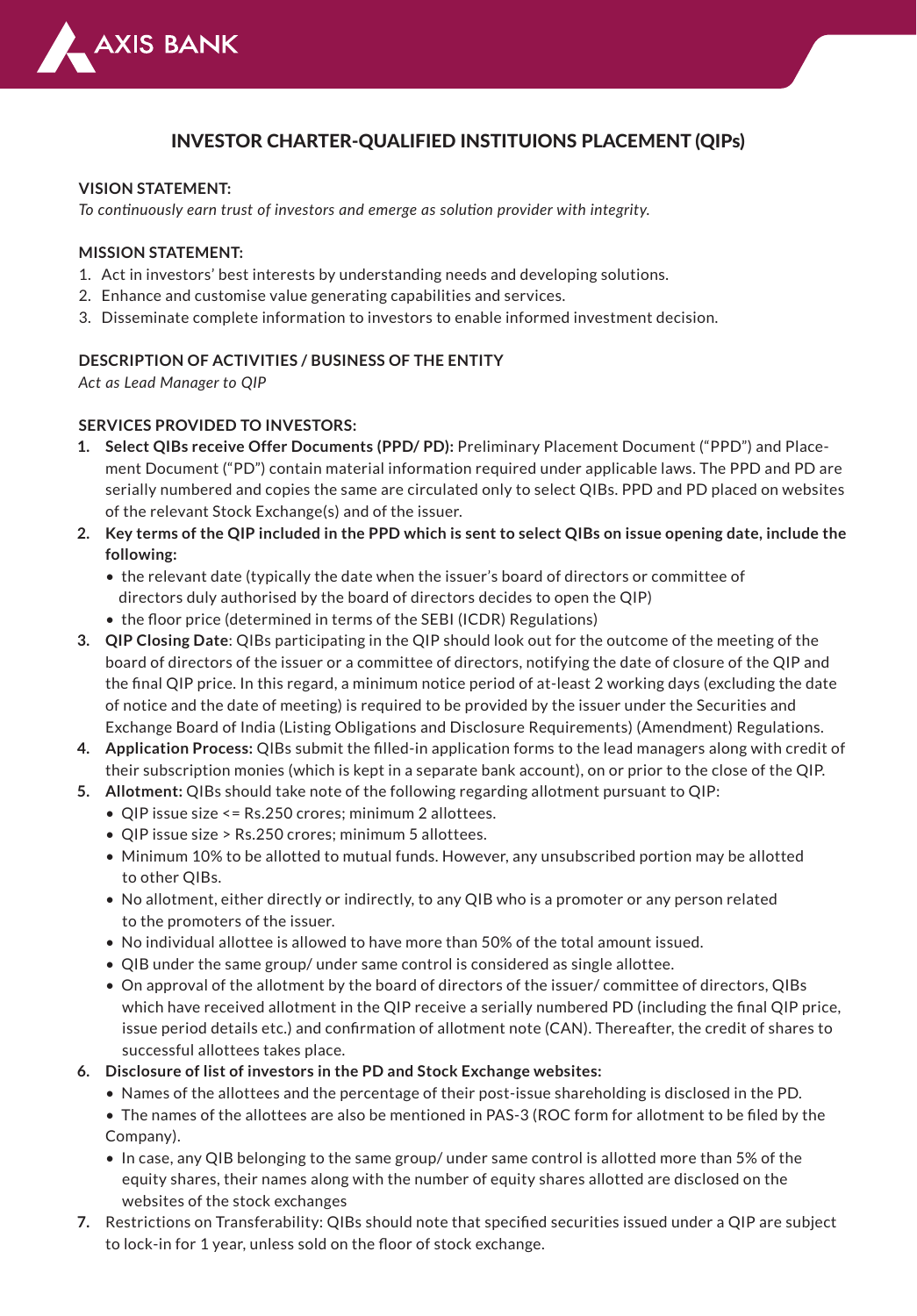| <b>TIMELINES - QIPs</b> |                                                                                                                    |                                                                                                                                  |                                                                                                                                                                                                                                                                   |  |  |
|-------------------------|--------------------------------------------------------------------------------------------------------------------|----------------------------------------------------------------------------------------------------------------------------------|-------------------------------------------------------------------------------------------------------------------------------------------------------------------------------------------------------------------------------------------------------------------|--|--|
| Sr. No.                 | Activity                                                                                                           | Timeline for which activity<br>takes place                                                                                       | Information where<br>available/Remarks                                                                                                                                                                                                                            |  |  |
| $\mathbf{1}$            | Issue opening date                                                                                                 | Typically, the same day<br>when Issuer's Board/Committee<br>decides to open the issue                                            | Websites of Stock Exchanges; Also<br>disclosed in the PPD, PD                                                                                                                                                                                                     |  |  |
| $\overline{2}$          | Availability of PPD                                                                                                | Typically, available on the same day<br>as when the Issuer's Board/<br>Committee decides to open the issue                       | <b>BRLMs circulate serially</b><br>numbered copies of the PPD to select QIB<br>investors; Copies of PPD also available in<br>the websites of Stock Exchanges and Issuer                                                                                           |  |  |
| 3                       | Availability of details<br>of Lead Managers, Escrow Bank                                                           | Part of PPD, PD,<br><b>Application Form</b>                                                                                      | Details available in PPD, PD,<br><b>Application Form</b>                                                                                                                                                                                                          |  |  |
| 4                       | Availability of the Floor Price, key<br>terms of the issue etc.                                                    | Part of PPD, PD                                                                                                                  | Floor Price typically disclosed in the<br>outcome to the Board/Committee<br>meeting. Floor Price, key terms etc.<br>disclosed in the PPD, PD                                                                                                                      |  |  |
| 5                       | Availability of<br>application forms                                                                               | No later than issue closing                                                                                                      | BRLMs circulate application forms to<br>select investors; Sample application form<br>is sometimes also available in the PPD                                                                                                                                       |  |  |
| 6                       | Submission of filled-<br>in application forms and<br>subscription monies                                           | No later than issue closing                                                                                                      | Application forms submitted by QIB<br>investors to BRLMs; Subscription monies<br>credited to a separate bank account, as per<br>details provided to the QIB investors                                                                                             |  |  |
| $\overline{7}$          | Outcome of Issuer's Board or<br>Committee meeting to decide<br>final QIP price; Availability of final<br>QIP price | Post completion of the<br>Board/Committee meeting                                                                                | Websites of Stock Exchanges;<br>QIP price also disclosed in the<br>PD and CAN                                                                                                                                                                                     |  |  |
| 8                       | Issue closing date                                                                                                 | Typically the same date<br>as the Issuer's Board or Committee<br>meeting to decide final QIP price                               | Websites of Stock Exchanges;<br>Also disclosed in the PD                                                                                                                                                                                                          |  |  |
| 9                       | Confirmation of<br>Allocation Note (CAN) and<br>serially numbered PD sent to<br>successful allottees               | Typically on the same<br>day as the issue closing or<br>the next day                                                             | BRLMs to circulate serially numbered<br>CANs and PDs to successful applicants;<br>CAN includes details of securities<br>allocated to each QIB applicant, issue price<br>and bid amount, probable date of credit of<br>securities to the applicant's demat account |  |  |
| 10                      | Availability of PD                                                                                                 | Typically on the same day<br>as the issue closing or the next day                                                                | BRLMs circulate serially numbered copies<br>of the PD to QIB applicants which have<br>received allocation; Copies of PD also<br>available in the websites of Stock<br>Exchanges and Issuer                                                                        |  |  |
| 11                      | List of allottees                                                                                                  | Part of PD                                                                                                                       | Included in PD and Form PAS-3 (ROC form<br>for allotment to be filed by the Issuer)                                                                                                                                                                               |  |  |
| 12                      | Board/Committee<br>meeting to approve allotment                                                                    | Typically the same day as circulation<br>of CANs and PD to successful<br>allottees                                               | Outcome of meeting uploaded on<br>websites of Stock Exchanges                                                                                                                                                                                                     |  |  |
| 13                      | List of allottees allotted<br>more than 5% of the<br>securities offered                                            | Typically given together<br>with the outcome of Board/<br>Committee meeting for allotment                                        | Websites of the Stock Exchanges                                                                                                                                                                                                                                   |  |  |
| 14                      | Credit of securities to demat<br>accounts of allottees                                                             | Corporate action by Issuer on the<br>same day as approval of allotment<br>or next working day                                    | Confirmation of credit to allottees<br>through e-mail/ SMS by DP                                                                                                                                                                                                  |  |  |
| 15                      | Commencement of trading                                                                                            | Typically, application to<br>the Stock Exchanges is made at the<br>same time as the corporate action for<br>credit of securities | Notices posted on websites of<br><b>Stock Exchanges</b>                                                                                                                                                                                                           |  |  |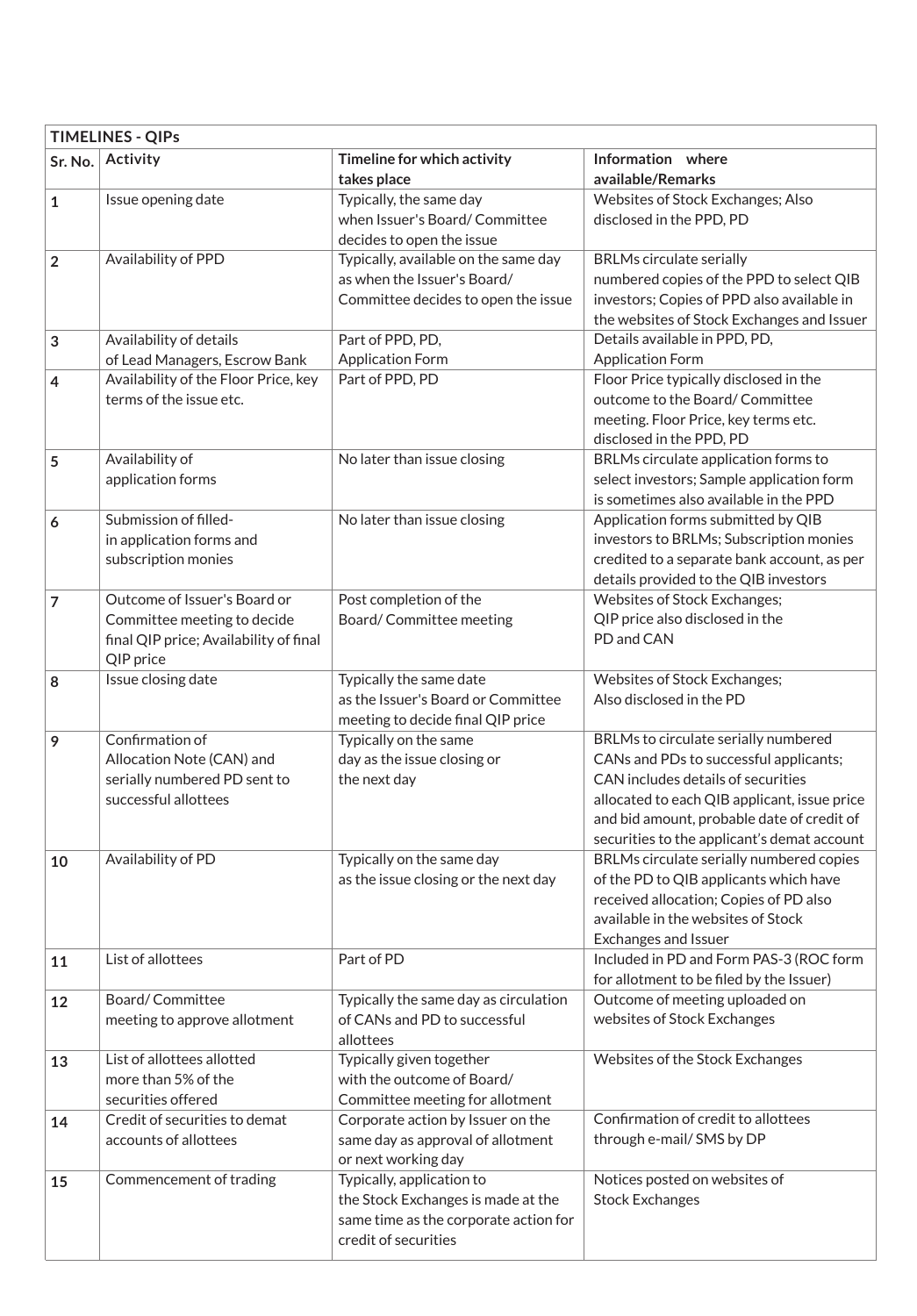## **RIGHTS OF INVESTORS**

1. Receive transferable and transmittable equity shares that rank pari passu in all respects with the existing equity shares of the Issuer Company.

- 2. Receive PPD, PD, application form, CAN from the Issuer Company/ Lead Managers.
- 3. Response to investor queries.

4. All such rights as may be available to a shareholder of a listed public company under the Companies Act, the Memorandum of Association and the Articles of Association.

# **DO's and DON'Ts FOR INVESTORS**

### **DO's FOR THE INVESTORS**

- Carefully read through and fully understand the PD, PD, application form, CAN and other issue related 1. documents, and abide by the terms and conditions.
- Ensure accurate updation of demographic details with depositories including the address, name, investor 2. status, bank account details, PAN, e-mails addresses, contact details etc.
- Ensure active demat/ broking account before investing, as securities will be allotted in dematerialized form. 3.
- EnsEnsure valid QIB registration. 4.
- Provide full and accurate information in duly filled-in application form. 5.
- 6. Review Stock Exchange website for the outcome of the meeting of the board/ committee of directors of the Issuer, notifying the date of closure of QIP, the final QIP price etc.
- 7. Submit duly filled-in application forms to Lead Managers along with credit of the subscription monies, which is kept in a separate bank account on or prior to the close of QIP.
- Provide accurate information and investor details while making any query. 8.

## **DON'Ts FOR THE INVESTORS**

- 1. Investors should not sell securities allotted in a QIP during the lock-in period, except on the floor of the Stock Exchanges.
- 2. Investors should not trade in the securities allotted in a QIP, prior to the receipt of final listing and trading approvals from Stock Exchanges.
- 3. Investors should not participate in the Issue, if the Investor is not an eligible QIB as defined under Regulation 2(1)(ss) of SEBI ICDR Regulations.
- 4. Investors should not forward, circulate or distribute the application form, PPD, PD and CAN or any accompanying issue related documents sent to them to any third party.
- 5. Investors cannot withdraw, modify, cancel or revise their application downwards after the Issue Closing Date.

#### **INVESTOR GRIEVANCE REDRESSAL MECHANISM AND HOW TO ACCESS IT**



(for email ID refer to Offer Documents)  $\checkmark$  Scores (https:/scores.gov.in)